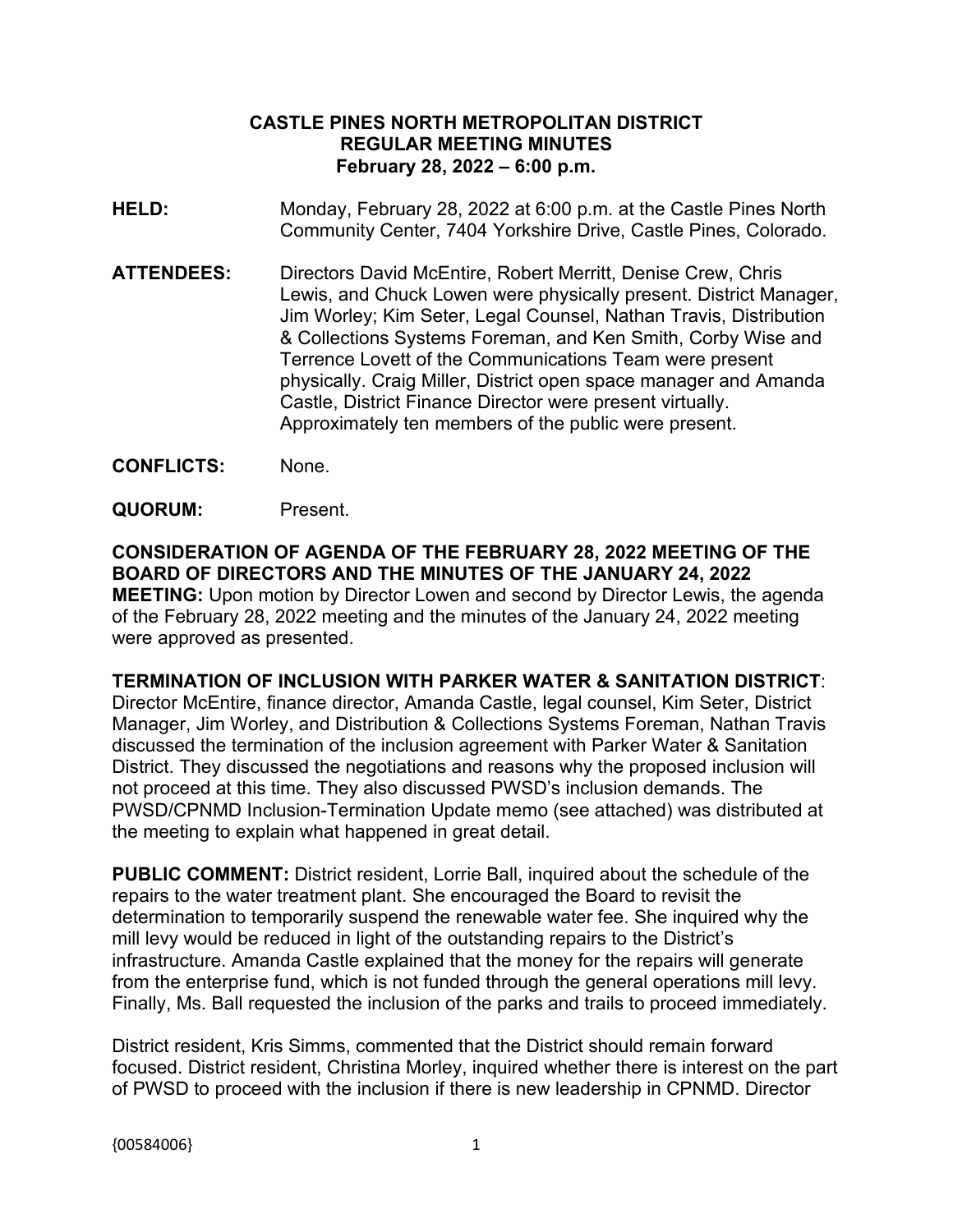Lewis noted that the Board has been acting in the best interest of the community and that the inclusion will still be pursued. Director Merritt noted that the Board was disappointed, but not angry, when the agreement with Parker was terminated.

**OPEN SPACE MANAGER'S REPORT:** Open space manager**,** Craig Miller, presented his report. He noted he will be retiring on March 18<sup>th</sup>, and David Anderson will be promoted to the role. He discussed fire mitigation, noting that wildfire mitigation is most effective when it begins at home.

**DISTRIBUTION & COLLECTIONS SYSTEMS FOREMAN REPORT**: Nathan Travis presented his report. He discussed the odor resolution in Forest Park. He explained that the ozone injection project has been running for the past 3-4 weeks. So far, the initial readings have been 40%, 50%, 60% reductions.

**FINANCE DIRECTOR'S REPORT**: District Finance Director, Amanda Castle, presented the financial report through January 31, 2022. She noted that specific ownership tax collection has continued to increase, although this trend may decline throughout the year. She noted that water usage in January has been the highest of any January in the past ten years. She explained that a budget amendment is anticipated at the March meeting due to the termination of the inclusion. Upon discussion, a motion was made by Director McEntire to accept the financial report as presented. The motion was seconded by Director Crew and was approved 5-0.

The Board considered checks numbered 26681-26744 for approval/ratification. Pursuant to discussion amongst the Board, a motion was made by Director McEntire to approve/ratify the current payables through the month of January 2022 as presented. The motion was seconded by Director Crew and was approved 5-0.

**LEGAL COUNSEL'S REPORT:** Legal Counsel, Kim Seter, presented the legal status report. Mr. Seter noted that he has drafted a demand letter concerning the non-payment of funds in the Lagae project. He anticipates delivery of the letter shortly.

Mr. Seter also discussed the water sales lawsuit with Brighton. He inquired whether the Board intends to terminate the sale of the water shares in light of the termination of the Parker Water & Sanitation District inclusion. Upon discussion, council will discuss the termination of the sale to determine Aurora Water and Brighton's position regarding same.

Mr. Seter also noted that he will proceed with trying to determine the source of incorrect and inflammatory language concerning the termination of the inclusion agreement. Director Lewis noted that a correction of the incorrect information should be published in the Castle Pines Connection.

**DISTRICT MANAGER'S REPORT:** The District Manager, Jim Worley, presented his report. He discussed removing the skate park and replacing that amenity with pickleball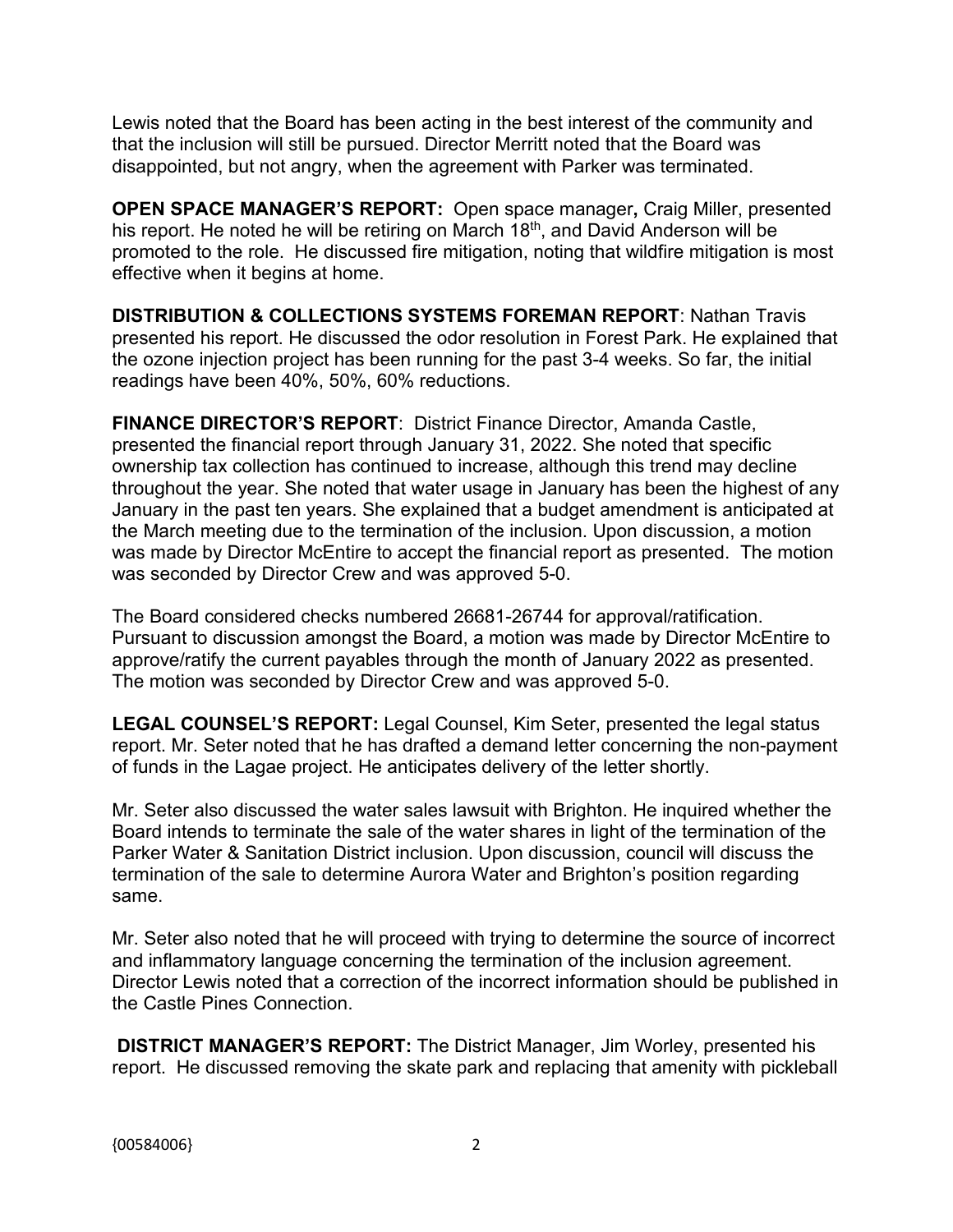courts. He noted that the City's approval process for the pickleball court is complete and the District will be going out to bid for the project soon.

**DIRECTORS' MATTERS:** Director McEntire discussed the potential inclusion with the City of Castle Pines for the storm drainage services. The Board concurred in continuing the conversation regarding same, recognizing that the effort will be to achieve economies and efficiencies of scale.

**CLOSING PUBLIC COMMENT**: There was no public comment at this time.

**ADJOURN:** With all other business to come before the Board having been addressed, Director Merritt moved that the meeting be adjourned at 8:31 p.m. The motion was seconded by Director Lewis and was approved 5-0.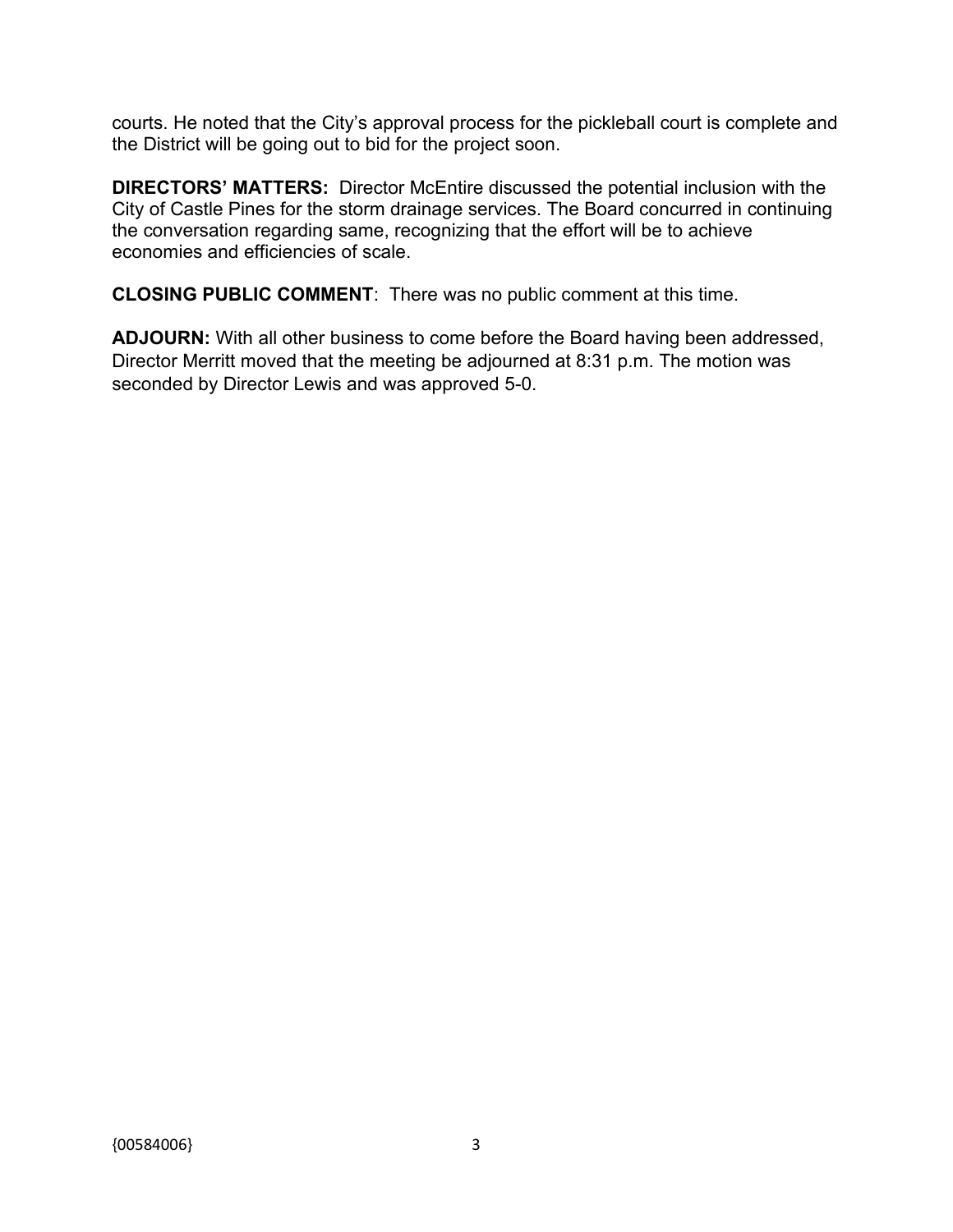

# METROPOLITAN DISTRICT

# **PWSD/CPNMD Inclusion-Termination Update**

(February 25, 2022)

### **What happened?**

Folks, from CPNMD's perspective, PWSD's Inclusion termination is primarily about PWSD's demand for more money. What follows is the backstory:

- After three years of Inclusion-related work and due diligence, PWSD and CPNMD staff/consultant teams and boards approved the proposed Inclusion of CPNMD's water and wastewater utilities with PWSD.
- On May 4, 2021, CPNMD voters approved the Inclusion.
- CPNMD owns water rights in northern Colorado, for which PWSD had no use or desire. Inclusion Agreement Exhibit E specifically provides CPNMD's assets will be sold to *assist* in paying off CPNMD's debt, including CPNMD's \$34.8 million Inclusion payment. Consequently, CPNMD put its northern Colorado water rights out for bid.
- On August 5, 2021, CPNMD hosted a bid opening to sell its northern Colorado water rights. Among the bidders were the cities of Aurora and Brighton. The bids came in higher than expected.
- When PWSD realized the sale of CPNMD's northern Colorado water rights would result in unexpected revenue for CPNMD customers, its finance director unilaterally attempted to justify demanding an extra \$11,032,778 'for unforeseen expenses' from CPNMD customers. How?
- Immediately following the August 5, 2021 bid opening, PWSD set aside its own engineering firm's (Jacobs) condition-assessment report on CPNMD's water and wastewater utility infrastructure and systems, which was the basis for CPNMD's May 4, 2021, voter-approved Inclusion. PWSD unilaterally commissioned a *different*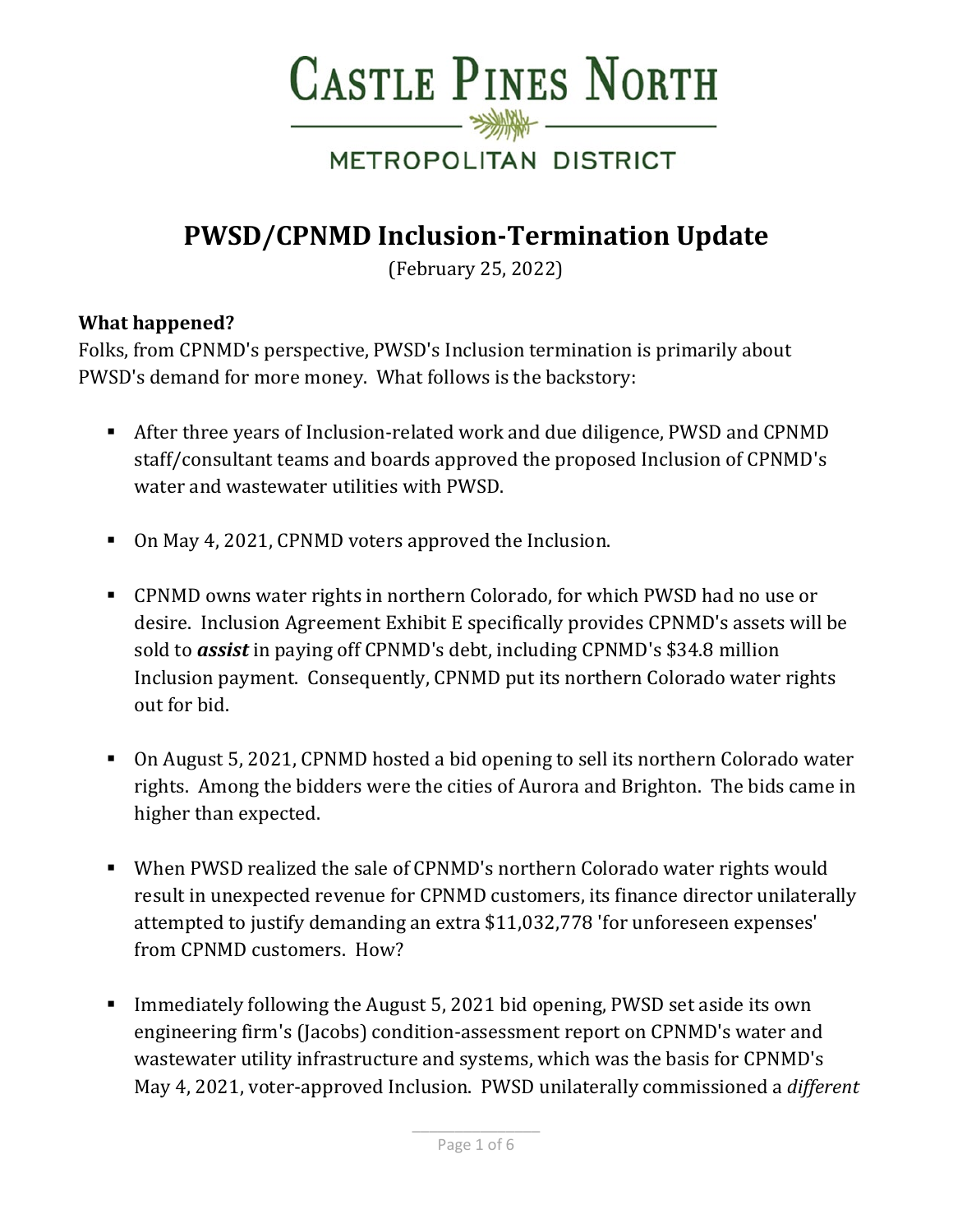engineering firm (Hazen) to prepare another condition-assessment report to justify PWSD's claim for millions of dollars in additional cash (non-voter-approved) from CPNMD's residents.

- PWSD used its Hazen report as a pretext for eight demands with which CPNMD must comply before consummating the Inclusion.
- PWSD first emailed Hazen's condition-assessment report to CPNMD on February 18, 2022 — well *after* PWSD's notice of termination.
- In a mutually signed December 13, 2021, amendment to the Inclusion Agreement, PWSD and CPNMD specifically *'pledged their commitment to work together to resolve the conditions and additional concerns and to complete the Inclusion and transfer of water and wastewater responsibilities as quickly as possible; but recognize additional time is needed.'* Inclusion termination was never contemplated or discussed.
- CPNMD offered PWSD, pending board approval, an additional \$5 million in cash.
- PWSD continues demanding CPNMD residents pay an additional \$6,032,778 in cash.
- To date, PWSD wants stakeholders and observers of the Inclusion process to believe its decision to terminate the voter-approved Inclusion is based on CPNMD's inability to deliver fully functional water and wastewater systems, failure to obtain funds to pay the agreed-upon Inclusion fee, and failure to correct eight outstanding issues. PWSD's assertion is patently false.
	- $\checkmark$  First, as evidenced by CPNMD's on-demand utility services delivery, CPNMD's water and wastewater systems are safe and reliable.
	- $\checkmark$  Second, CPNMD's recent water and wastewater infrastructure investments strengthen CPNMD's utility systems, service reliability, and value.
	- $\checkmark$  Third, PWSD was fully aware of CPNMD's intent to pay PWSD the \$34.8 million Inclusion fee, *plus an additional \$5 million for unforeseen expenses,* at the conclusion of the City of Brighton's lawsuit, most likely this June 2022.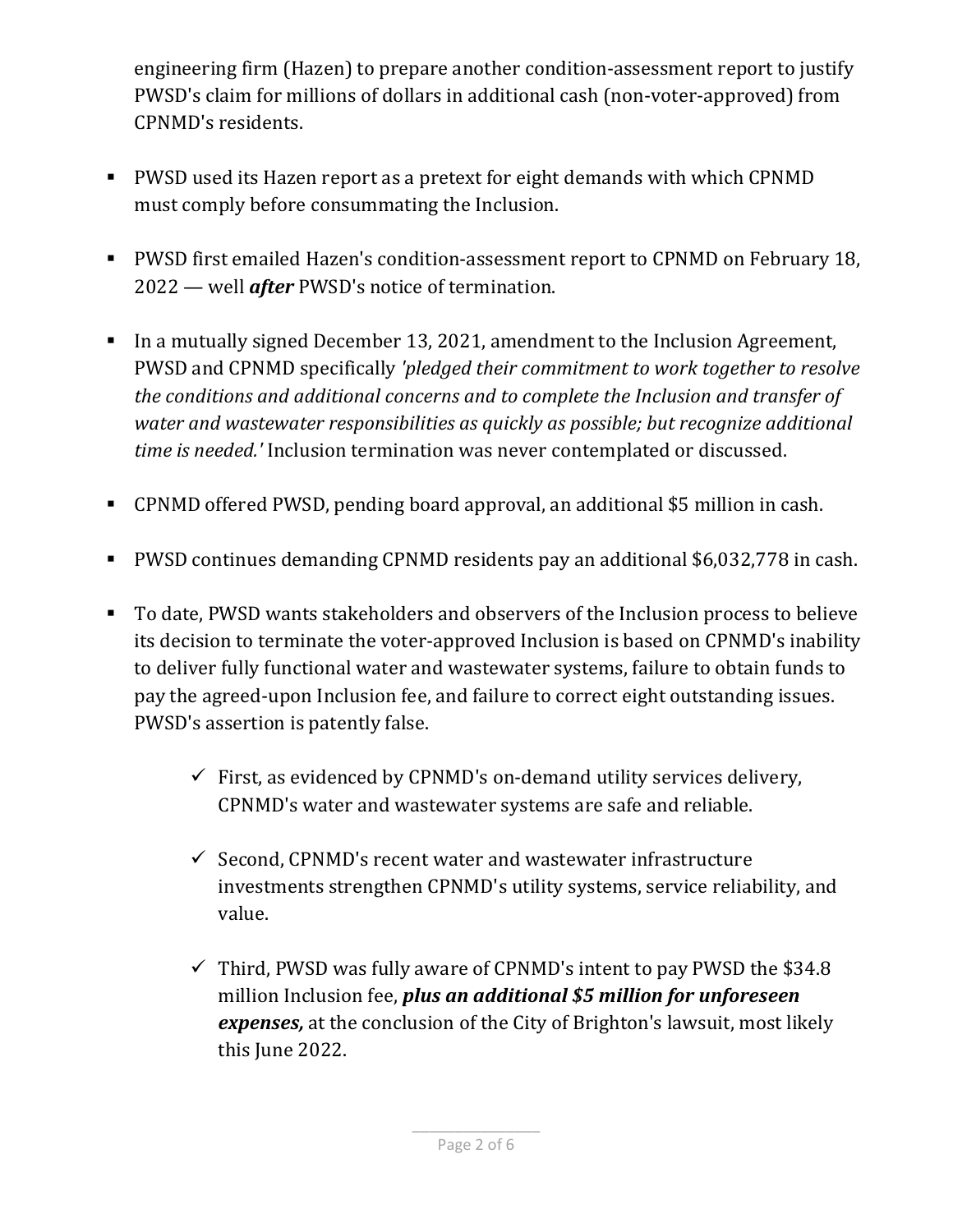- $\checkmark$  Fourth, though PWSD delivered its eight outstanding issues (demands) to CPNMD months after CPNMD voters approved the Inclusion and months after the bid opening on the sale of CPNMD's northern Colorado water rights, PWSD is aware CPNMD is working diligently and in good faith to address PWSD's eight *post facto* demands.
- PWSD refuses to acknowledge its own internal problems that substantially contribute to its Inclusion-termination decision. Those PWSD challenges include, but are not limited to PWSD's internal staffing shortages, billing software issues, and supply chain issues resulting in the substantial delay of AMI water meters for customers of both jurisdictions.
- Senior PWSD officials recently signaled PWSD's intent to *temporarily pause* the Inclusion until after the May 2022 board elections in both jurisdictions and until after it secures financing for the construction of its new headquarters on Hess Road.

## **What is CPNMD doing to secure our community's renewable water future wisely and at less cost?**

- CPNMD remains steadfastly committed to securing the community's water future wisely and at less cost than the voter-rejected plans of 2016 and 2018.
- Four years ago, CPNMD embarked on a mission to secure our community's renewable water future wisely and at less cost. With renewed vigor, we will continue pursuing that objective with other potential Inclusion partners.
- CPNMD is reviewing next steps with PWSD, Douglas County, Aurora Water, Denver Water, The Village, Centennial Water & Sanitation District, and other potential water and wastewater utility Inclusion partners.
- If and when PWSD wishes to revisit the Inclusion, CPNMD stands ready and willing to work, in good faith, toward an expedited Inclusion.
- Given the reliability of CPNMD's water wells, InterConnect pipeline, and relationship with Centennial Water & Sanitation District, CPNMD will continue serving as our community's water and wastewater utility provider and fulfilling its fiduciary and stewardship responsibilities to its residents, property owners, and customers.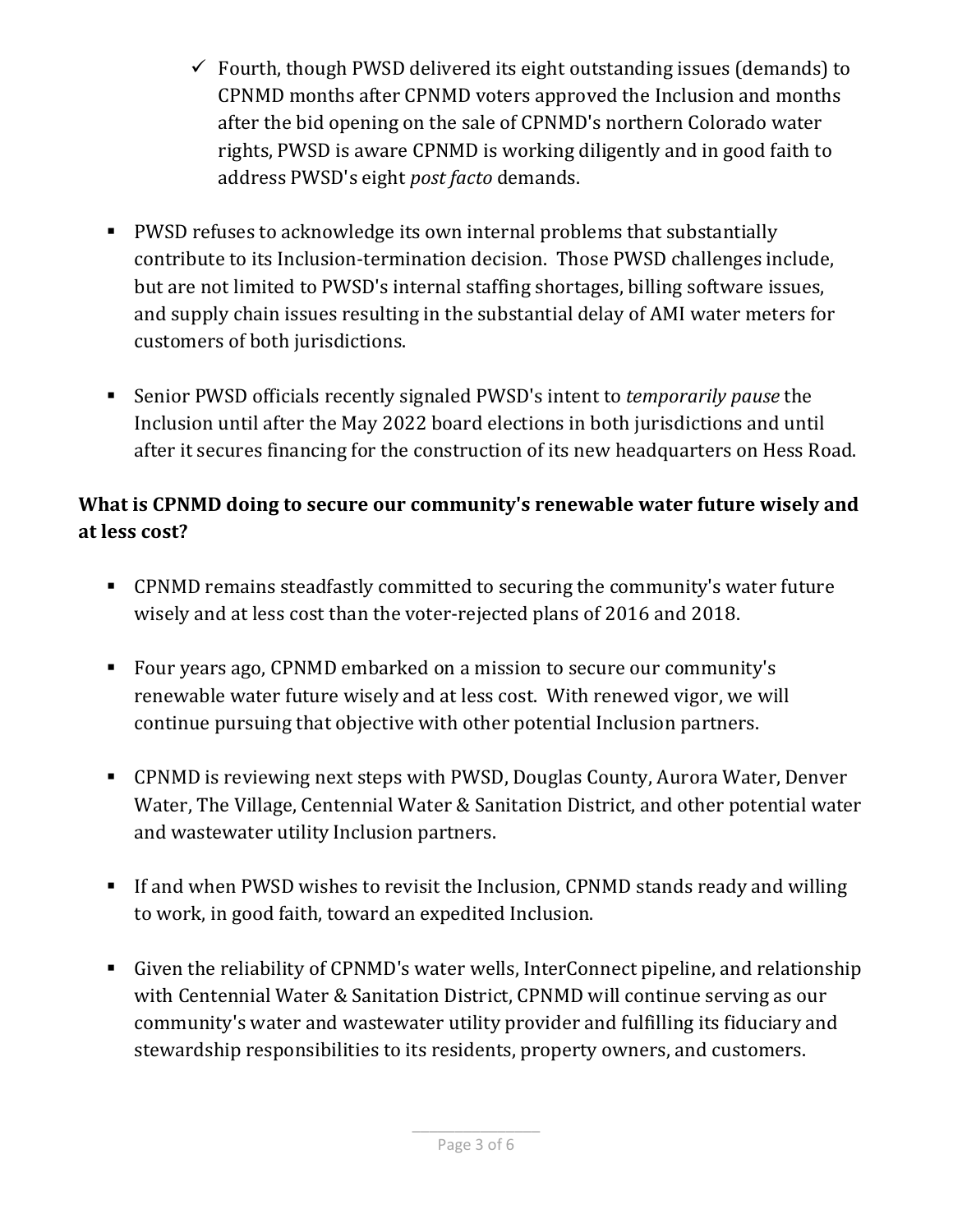By any objective standard, CPNMD's water and wastewater distribution systems are in far better condition today than those it inherited four years ago from previous administrations. CPNMD is now the beneficiary of two pre-Inclusion due diligence reports (Jacobs and Hazen), both of which reveal a punch list of infrastructure investments and operational enhancements, each of which CPNMD's staff/consultant team is diligently working to complete or already has. That translates into better, more reliable service for CPNMD customers and makes CPNMD's customers even more desirable Inclusion partners for the right district.

## **What can customers reasonably expect moving forward?**

Until we find — and voters approve — the right Inclusion partner, CPNMD will continue fulfilling its fiduciary and stewardship responsibilities to its residents, property owners, and customers. In the meantime:

- CPNMD is diligently reviewing its Inclusion options and will notify customers when it better understands options, details, and timing.
- CPNMD welcomes PWSD back to the negotiating table if and when PWSD:
	- $\checkmark$  is ready, willing, and able to work with CPNMD in good faith; and
	- $\checkmark$  when its negotiating posture acknowledges CPNMD's cash offer and customer base constitute a community most districts would be pleased to acquire.
- In addition to enhanced infrastructure and service reliability, CPNMD customers will continue, for the duration of 2022, benefiting from the lowest property tax rates CPNMD has had in decades (17% property tax-rate reduction from 19 mils down to 15.79 mils) *and* no cost-of-service rate increases from 2021, *and* the at least temporary elimination of the CPNMD's \$15 Renewable Water Investment fee from each monthly water bill.
- Consistent with its fiduciary and stewardship responsibilities, CPNMD annually considers cost-of-service rate and fee adjustments and will do so for fiscal year 2023 beginning this fall.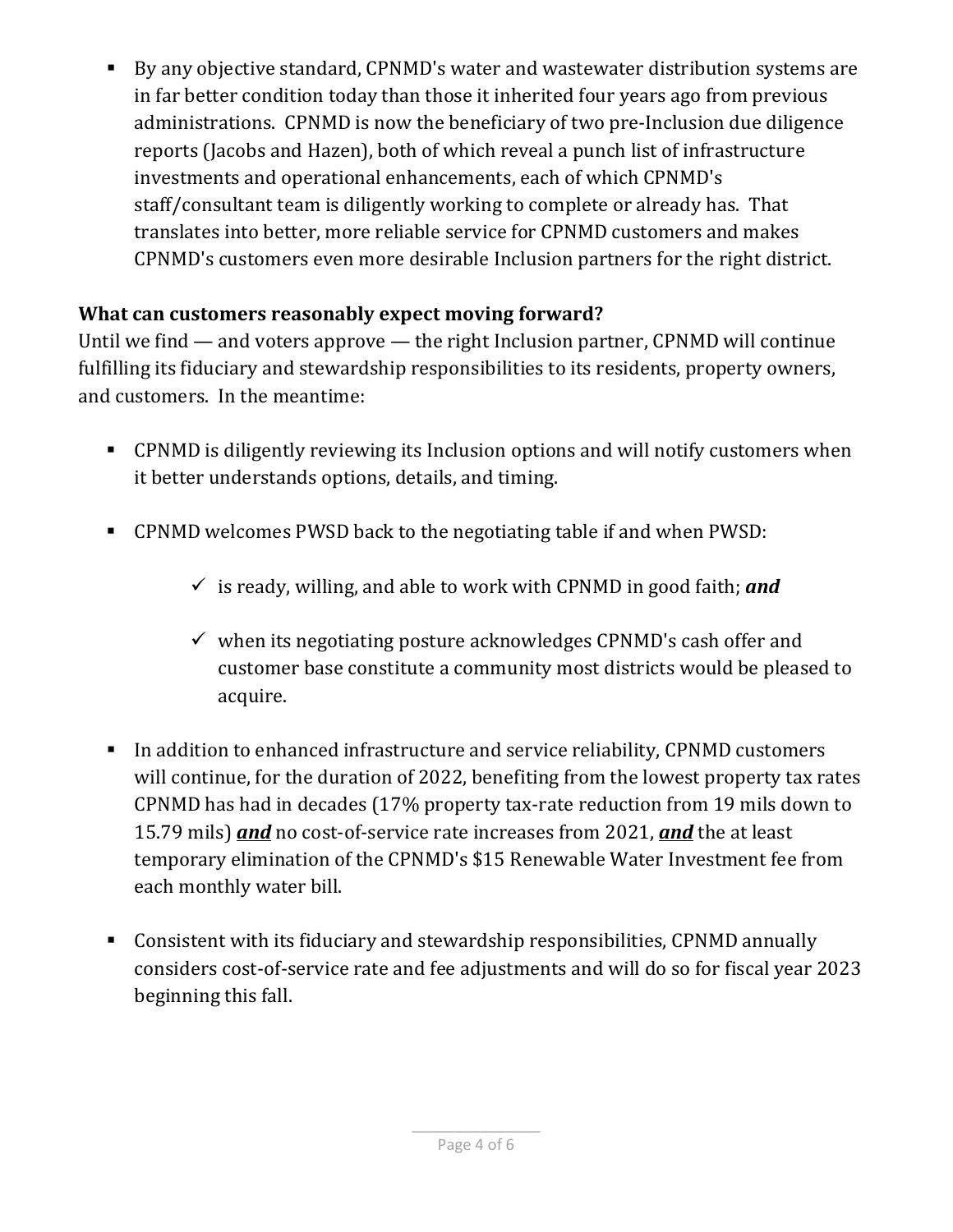## **PWSD's Eight Inclusion Demands**

The following eight PWSD Inclusion demands of CPNMD are based on PWSD staff's Inclusion update at the December 9, 2021 PWSD board meeting — *six months after the voter-approved Inclusion and 25 days before the voter-approved Inclusion date of Monday, January 3, 2022.*

1. PWSD's surprise demand that CPNMD pay an additional \$11,032,778 (Hazen) more than the mutually agreed upon, voter-approved \$34.8 million Inclusion fee (Jacobs).

### See explanation above.

2. Negotiating consent decree with the Colorado Department of Public Health & Environment.

Final draft distributed. Awaiting final PWSD Inclusion date.

- 3. City of Brighton's water rights lawsuit.
	- CPNMD owns water rights in northern Colorado. *The City of Aurora submitted a bid package of \$865,500 higher than the City of Brighton's bid.* The City of Aurora's high-bid package, combined with fiduciary and stewardship responsibilities CPNMD has to its in-district customers, prompted the CPNMD board to award its water rights to the City of Aurora, thereby providing CPNMD's property owners and residents with the highest possible return on investment and an additional \$865,500 to CPNMD's coffers. The City of Brighton was unhappy with the outcome and filed a lawsuit contesting CPNMD's decision.
	- Counsel and other knowledgeable water law and litigation observers are confident CPNMD and the City of Aurora (CPNMD's co-litigant) will prevail in court. However, the lawsuit may drag on until June, thereby tying up waterright proceeds CPNMD needs to *assist* in paying off its debt, including the \$39.4 million Inclusion fee. Counsel expects a final resolution of the City of Brighton's lawsuit in June 2022.
	- Because PWSD chose to terminate the Inclusion, CPNMD may exercise its right to terminate the sale of its northern Colorado water rights, thereby allowing those water rights to continue increasing in value.